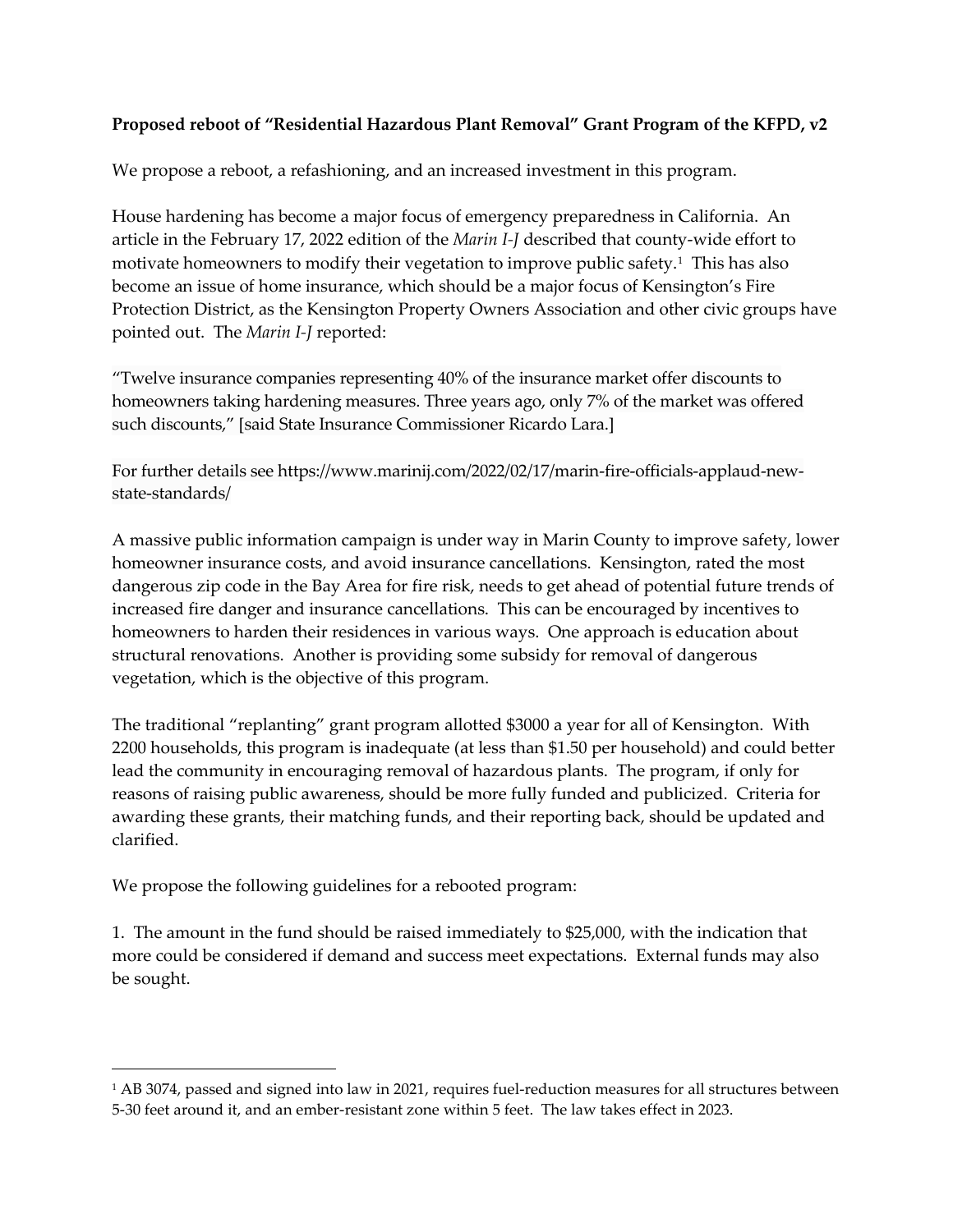2. These will be matching grants, at the rate of up to 50%, and up to \$2000 per project, depending on the project (see criteria below), and awarded after the project is completed.

3. The program will begin annually on April 1 and continue until funds are exhausted, or until October 1, whichever comes first. Projects will be considered on a rolling basis (i.e., as they are received). Decisions will normally be made within 30 days of receipt of application.

4. Priority will be given to projects that (a) remove especially hazardous plants and debris in concentrated areas, (b) affect several properties, (c) have significant matching funds from homeowners, (d) affect roadways, sidewalks, and other evacuation routes, (e) benefit homeowners of limited resources.

5. Funds will be designated to remove materials that are hazardous to the community, in line with the mission of the Fire District. No funds for replanting will be provided, and no "beautification" proposals will be considered.

6. The EC-K Fire Marshal or designee will evaluate grant proposals and report the recommendations for funding to the General Manager. The GM will first receive the proposals and make sure that they are complete before forwarding to the Fire Marshal. The Fire Marshal can recommend an amount, a percentage, or a range of either, or simply evaluate the merits of the proposal. The GM will make final decisions based on available funding. Proposals will be considered on a rolling basis.

7. Awarded funds will be transmitted once the work is completed and receipts submitted to the District office (photos sent to [fire@kensingtonfire.org\)](mailto:fire@kensingtonfire.org). Before and after photos are welcome!

We propose a major public education and solicitation effort through the EPC and EP Coordinator.

Attached is a draft grant proposal.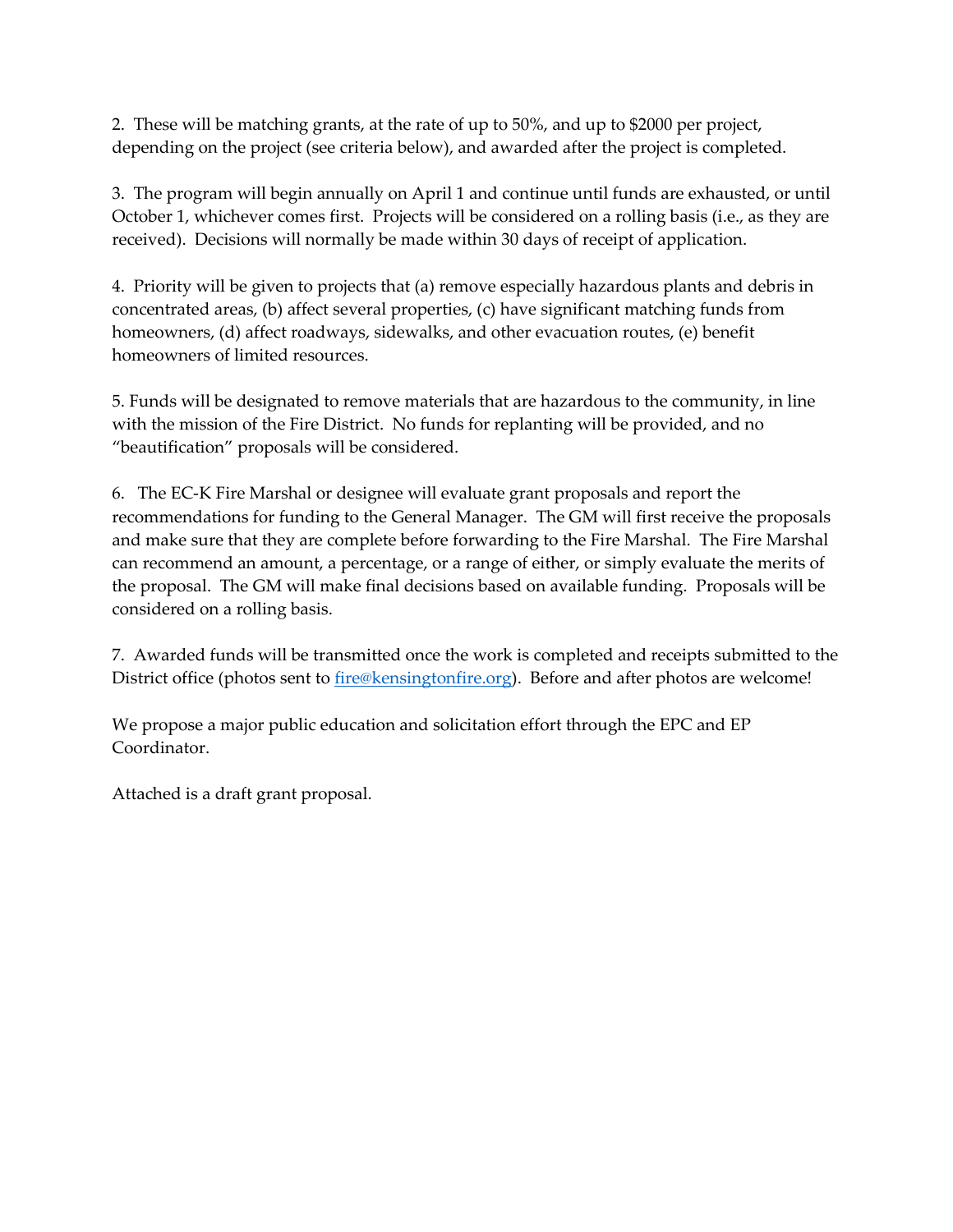## **Request Form for subsidy to remove hazardous plants and debris in Kensington**

Property Owner's Name and Address:

Email and Phone:

Address of Property under renovation (if different from above):

## **PLEASE READ BEFORE ANSWERING**

*There are three types of vegetational hazards: (Type 1) surface plants, mulch, etc., with low probability of spreading fire; (Type 2) ground plants, such as bushes and taller herbs, that can contribute to fuel ladders spreading to crown fires; and (Type 3) large flammable trees, which can be removed but also whose flammability can be reduced by removal of fuel around their bases and (e.g., eucalyptus) by removal of low-hanging peeled bark. Priority will be given to Types 2 and 3 and to accumulated flammable debris. Please be specific about the types of vegetational hazards that you are removing.* 

*Funding will be prioritized for projects that (a) remove especially hazardous plants in concentrated areas, (b) affect several properties, (c) affect roadways, sidewalks, and other evacuation routes. If you are making requests in collaboration with neighboring homeowners, please explain as part of your application. Funding cannot be considered for projects that are already completed.* 

*Priority for removal will be given to hazardous plants, viz.: juniper, eucalyptus (especially surrounding surface fuels and peeling bark), and bamboo (especially dried or drying), and any other desiccated shrubbery or ground plants, as well as dead trees and shrubs, and other accumulated fuel loads.* 

1. These are the plants/debris I will remove (please describe and attach photos):

Type 2 vegetation: Type 3 vegetation: Other flammable debris:

2. Here are the neighboring properties (provide addresses) that would be threatened by my (our) plants if they ignited (provide details):

3. This is the estimated cost for removing those plants (please provide estimate):

4. Here is how my neighbors and I plan to share the costs (if applicable):